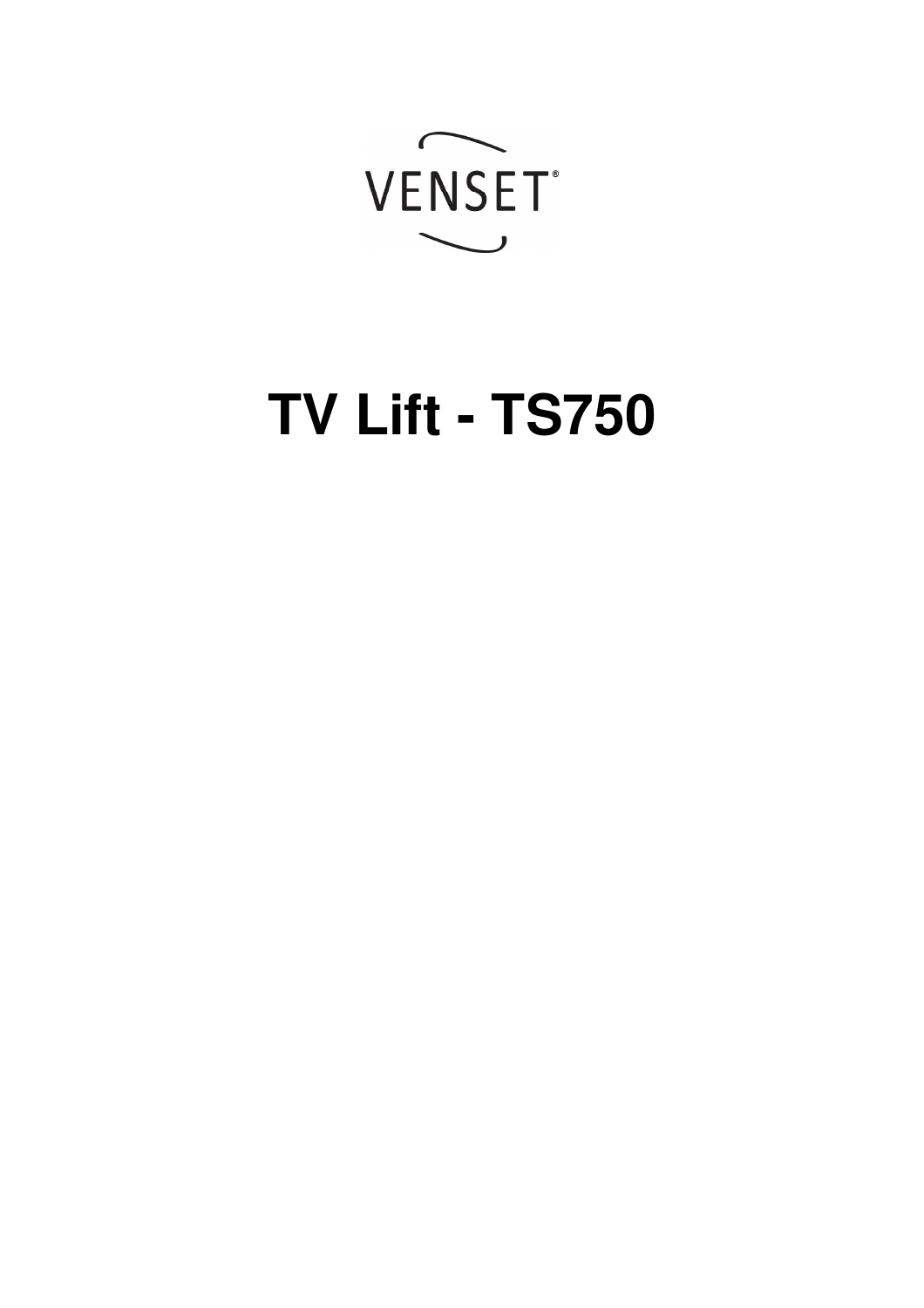

Important safety Instructions

**CAUTION: Before you begin any of the Installation procedures on page 3, read and follow the warnings and safety instructions on this page.** 

## **WARNING ! THIS IS NOT A TOY !**

## **WARNING !**

**This appliance can be used by children aged from 8 years and above and persons with reduced physical, sensory or mental capabilities or lack of experience and knowledge if they have been given supervision or instruction concerning use of the appliance in a safe way and understand the hazards involved. Children shall not play with the appliance. Cleaning and user maintenance shall not be made by children without supervision.** 

**WARNING !** 



**This is a class III appliance and shall only be used together with a SELV power supply unit with 29Vdc, min. 100W and an overload current of at least 9A!** 

# Waste disposal



Do not deposit this equipment with the household waste. Improper disposal can harm both the environment and human health. For Information about waste collection facilities for used electrical and electronic devices, please contact your city council or an authorized company for the disposal of electrical and electronic equipment.

# Symbol explanation



Class III appliance, designed to be supplied from safety extra-low voltage power source (SELV)

Class II appliance, doubled insulated electrical appliance

Waste Electrical and Electronic Equipment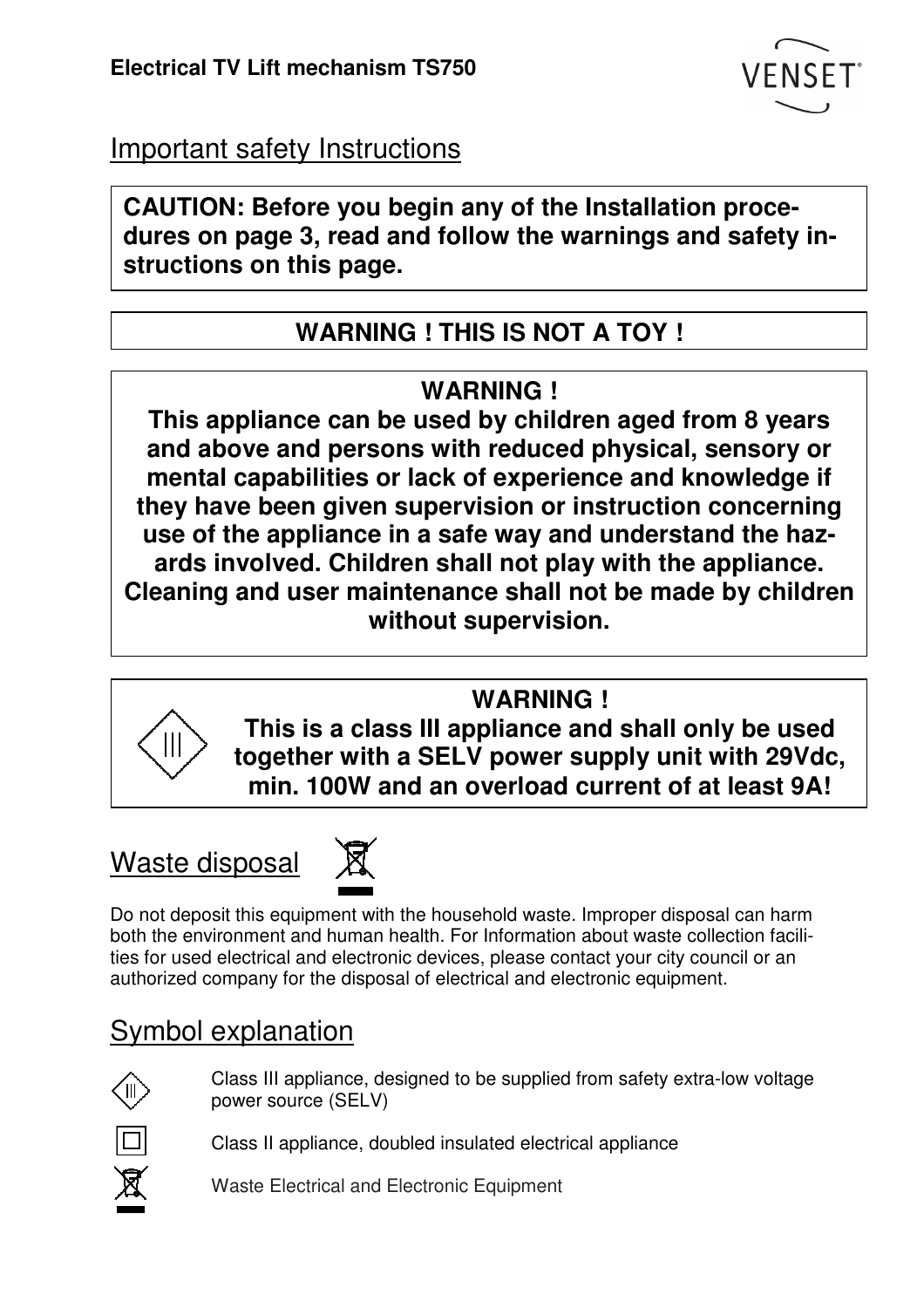

#### Parts included with your TV Lift

Lift unit ( #1 ) Power supply + bracket ( #2 ) R.F. Module ( #3 ) Rocker switch ( #4 ) Remote Control (not shown) Plasma screen brackets ( #6a ) Lift Brackets ( #6b ) Lid Lifter ( #7 )

The TS750 TV Lift is designed to operate loaded with minimum 5 kg. It is important that the lift is used loaded to at least the minimum kg to avoid excessive operation noise especially on the down cycle.



#2, Power supply + bracket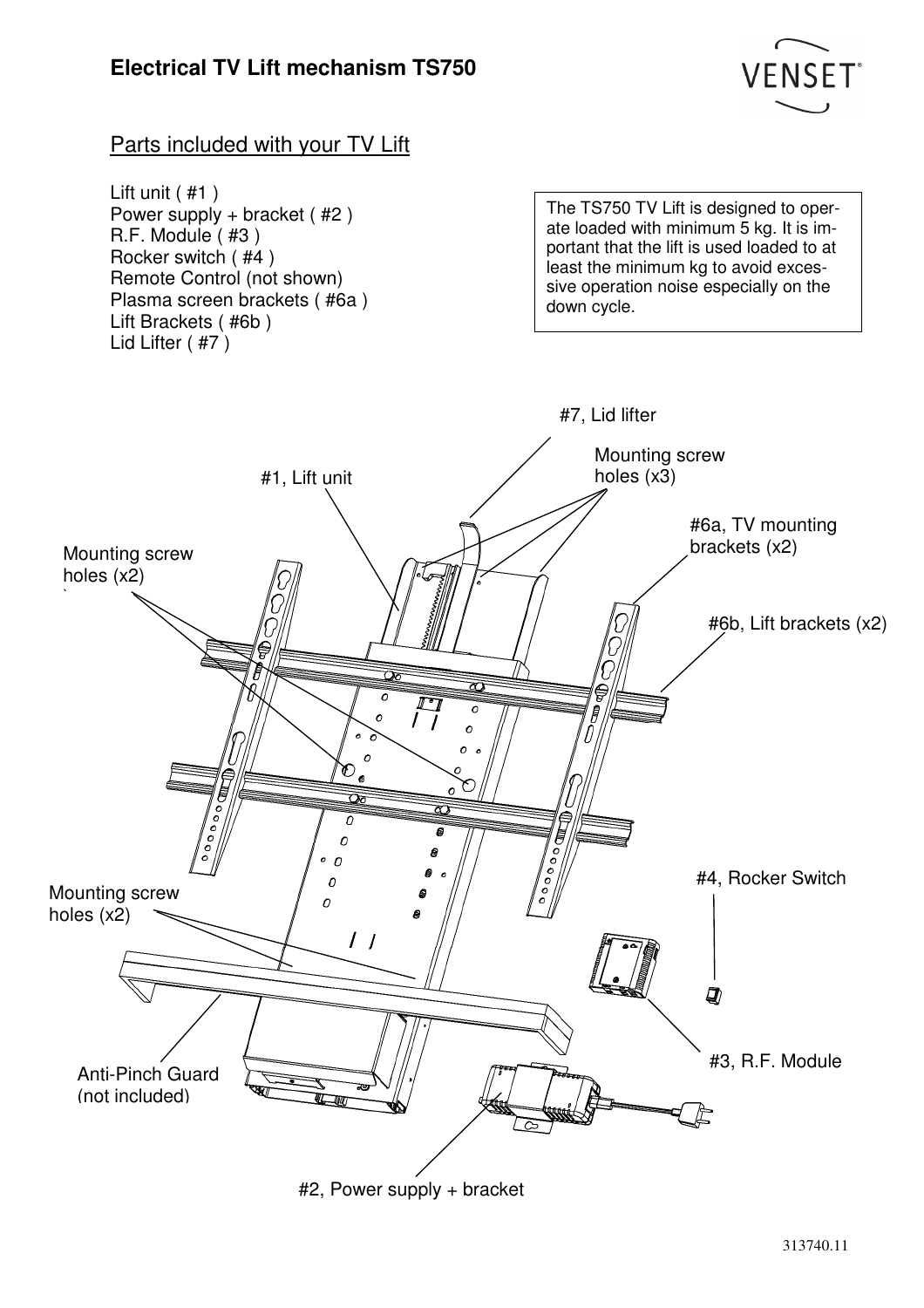

Use the following safety guidelines to help protect your lift from potential damage and to ensure your own personal safety.

- Read all the installation instructions before testing or installing your lift.
- Read and follow all safety instructions.
- To prevent bodily injury keep hands and clothing away from the lift while the lift is in operation.
- Before installing the lift or working with its connections, unplug the lift from the electrical shock.
- Do not install the lift, power supply or R.F. module in places subject to extreme temperatures for example near a radiator, or heating vent.
- To avoid damaging the power supply, R.F. module and power cord, do not put anything on it or place it where it could become damaged.
- Unplug the lift in the following conditions:
	- When the power cord or plug is damaged or frayed.
	- If liquid has spilled into the lift, power supply or RF module.
	- **If the lift, power supply or RF module has been exposed to rain** or water.
	- If the lift exhibits a distinct change in performance, indicating a need for servicing.
- The battery must be removed from the RF emitter before it is scrapped.
- In case of a leaking RF emitter battery it must be replaced wearing protective gloves.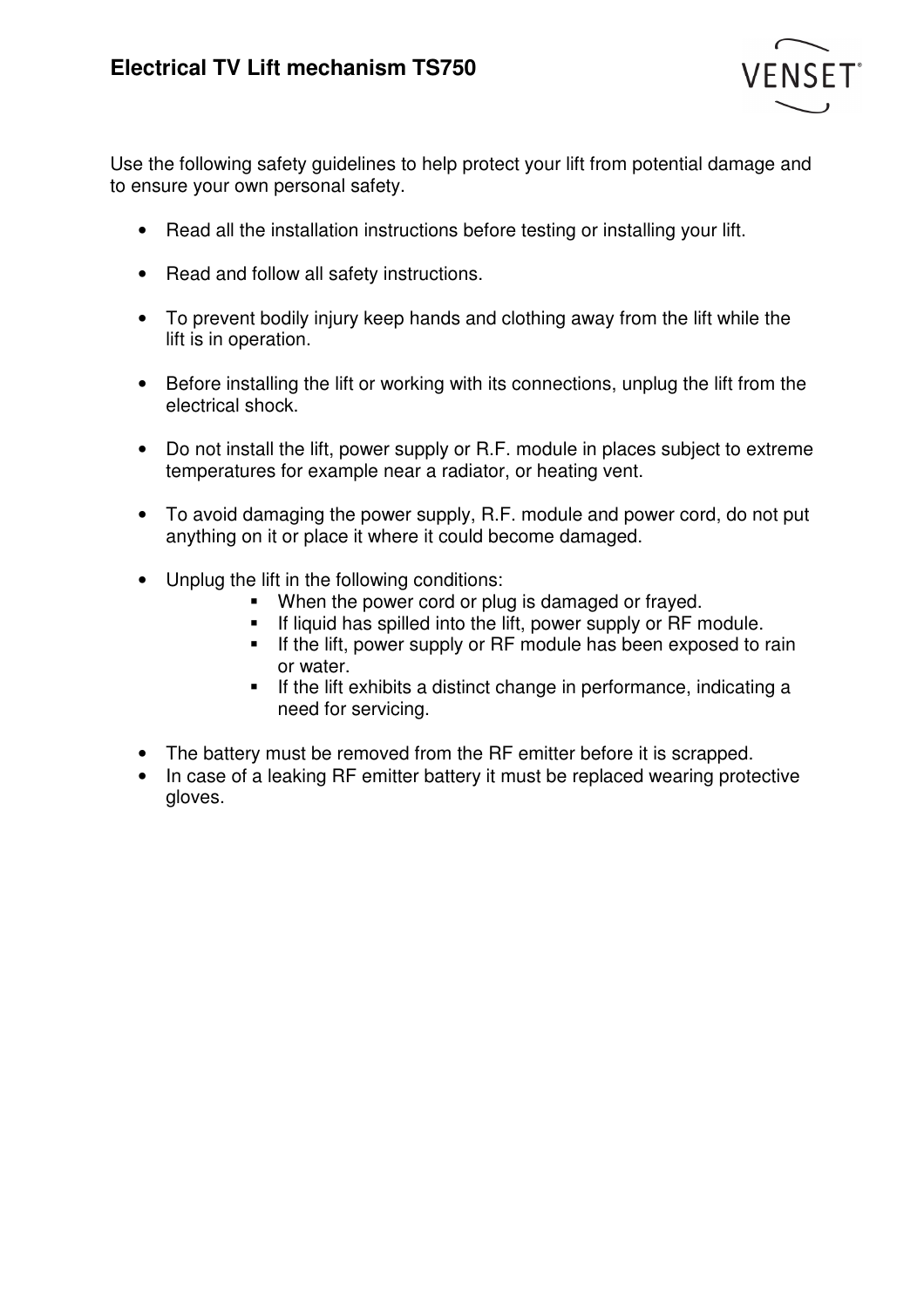

## Mounting Instruction for the TV Lift

1) Remove all contents from packaging and compare with parts lists. Test the lift at the same time. Refer to the drawing and to the user instruction packed along with the remote unit proceed as follows: Connect the lift (#1) to the RF Module (#3). Once all connections have been made, plug power supply (#2) into the wall socket. Position lift vertically. Test lift using rocker switch (#4) – have lift travel a few inches and then back down. Use same method to test remote. The rocker switch must be pressed continuously to make lift work. Releasing switch will stop unit immediately. The remote starts the lift to move continuously by one single pres on "up" or "down" button. The lift stops again by pressing either "up" or "down" button again.

#### **Please see "Helpful Hints" on page 4 before continuing**

- 2) Place the lift unit (#1) on the back panel of cabinet in a location that will allow full up and down movement of TV. Unit must be a minimum of 1/8" down from the top edge of the cabinet.
- 3) Fasten the unit securely to the cabinet using the 7 screw holes shown in the drawing on page one. Screws must be appropriate for the material being used. **Lift must be mounted vertically (using a level) inside cabinet.**



- 4) Fasten the power supply + bracket (#2) on the back of the cabinet on the right side of the unit as shown in the drawing. Secure with 2 screws.
- 5) Fasten R.F. Module (#3) next to the power supply leaving enough room to connect wires.
- 6) Mount rocker switch (#4) to the upper part of the cabinet towards the front by cutting a hole and pressing the switch into place. Secure excess wire to keep away from moving parts.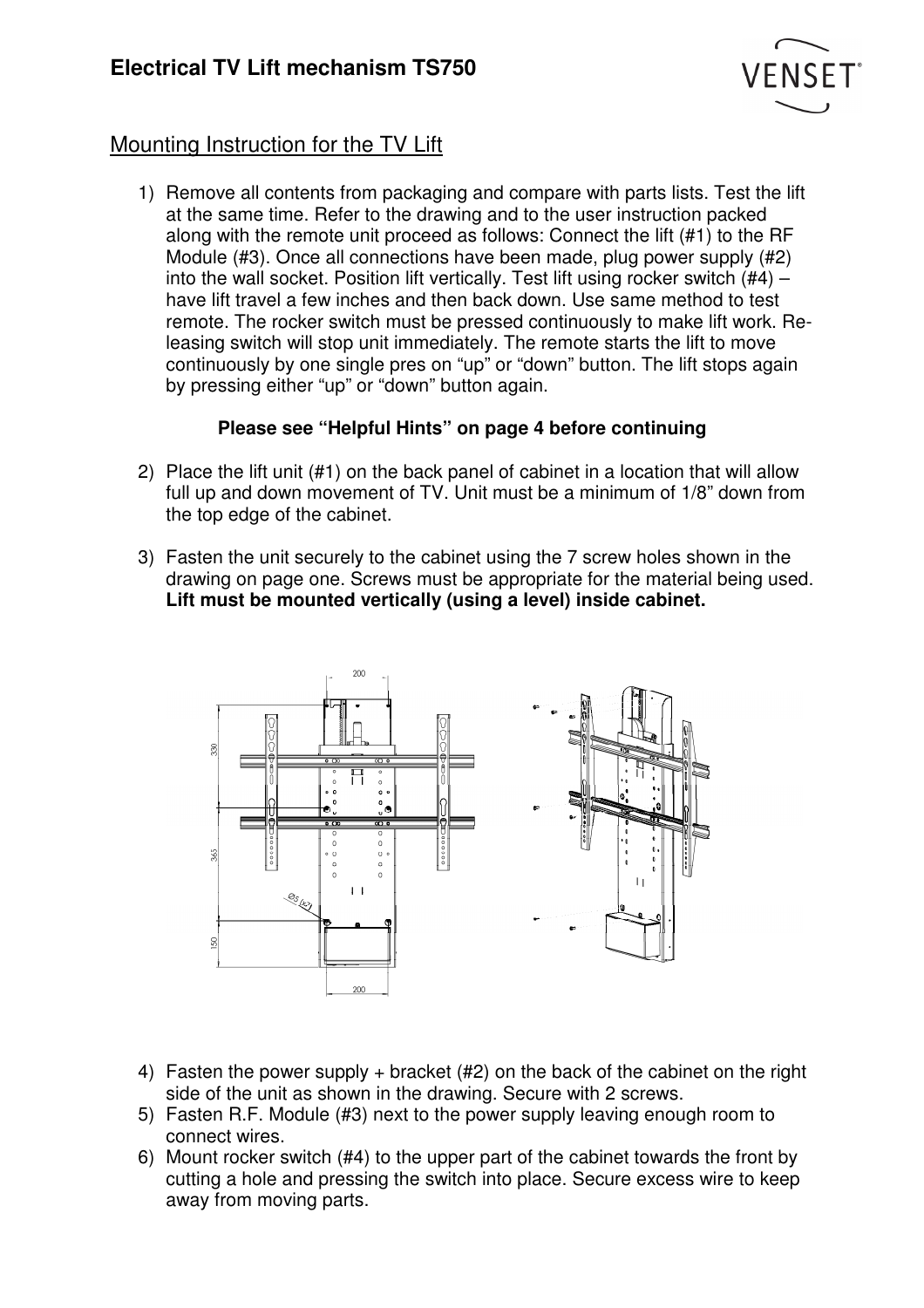

7) Make connections as done previously for testing. Plug the power cord into wall outlet and test the lift. Refer to the connection diagram below:



- 8) Slide both flat screen brackets (#6a) onto the two lift brackets (#6b) as shown in the drawing. Adjust the brackets to fit the mounting holes on the TV. Secure brackets to the TV – MAKE SURE TV IS CENTERED ON BRACKETS.
- 9) Raise lift to uppermost position. Place TV in best position on lift based on the size of the TV. Put bolts on lift bracket through lift front and bolt into position. Lower lift with TV, making sure the TV does not extend past top edge of cabinet in the lowered position.
- 10) Insert lid lift (#7) into slot on lift with curve facing toward the front. The top of the lifter curve must be above the top of the TV. With lift in the up position, use allen wrench to secure lid lifter in place.

The instructions above are based on a typical cabinet installation.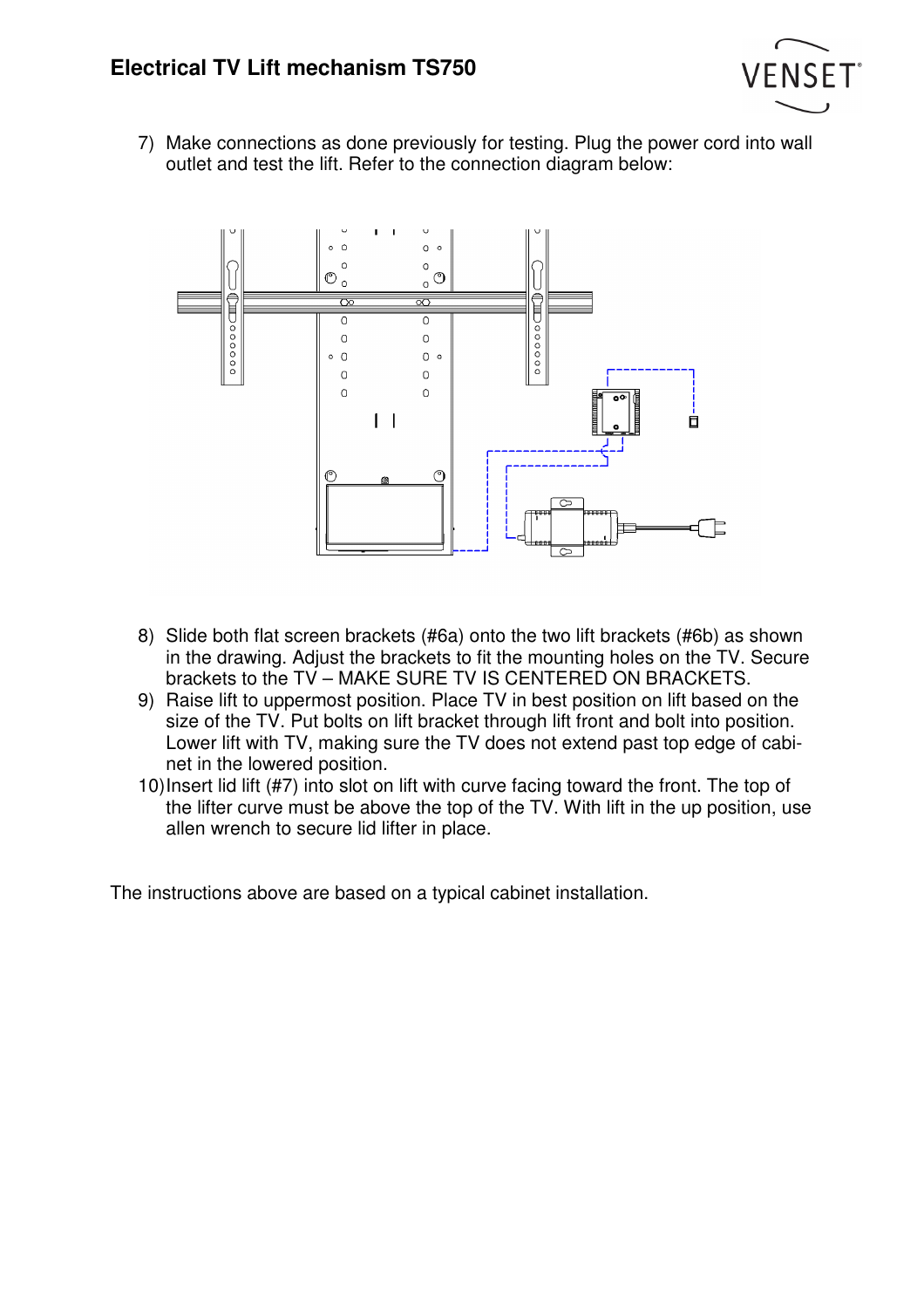

#### Change of battery in RF emitter, type 27A/12V:

- 1.) Remove the three screws on back side
- 2.) Remove the lid on back side
- 3.) Lift up old battery. In case of a leaking battery wear protection gloves.
- 4.) Place new battery with positive polarity pointing to the mark VCC on the PCB.
- 5.) Place lid on back side and tighten the three screws

Do not deposit used batteries with the household waste use special waste collection facilities for used batteries.





### Specifications:

| <b>Materials and weights:</b>                              | Steel, black powder coated - Weight ~ 20 kg                               |
|------------------------------------------------------------|---------------------------------------------------------------------------|
| Max. working loads:                                        | 55 kg (by standard installation)                                          |
|                                                            | 29 kg (when lift is mounted upside down)                                  |
| Duty cycle:                                                | Max T on: 1 min, T off: 9 min                                             |
| <b>Operation:</b>                                          | Remote and rocker switch                                                  |
| <b>Operation voltage:</b>                                  | 29 <sub>V</sub>                                                           |
| <b>Operation effect:</b>                                   | <b>Max 100W</b>                                                           |
| <b>Required power supply</b><br>unit overcurrent capacity: | 9A                                                                        |
| Power supply unit:                                         | 100-240VAC, 50/60Hz, 1.5A<br>Type: W52RA198-290018Q<br>Standby: 0.15 Watt |
| <b>Fuse</b>                                                | 3.15A/250V, time-lag, IEC 60127                                           |
| <b>Battery</b>                                             | <b>Type 27A, 12V</b>                                                      |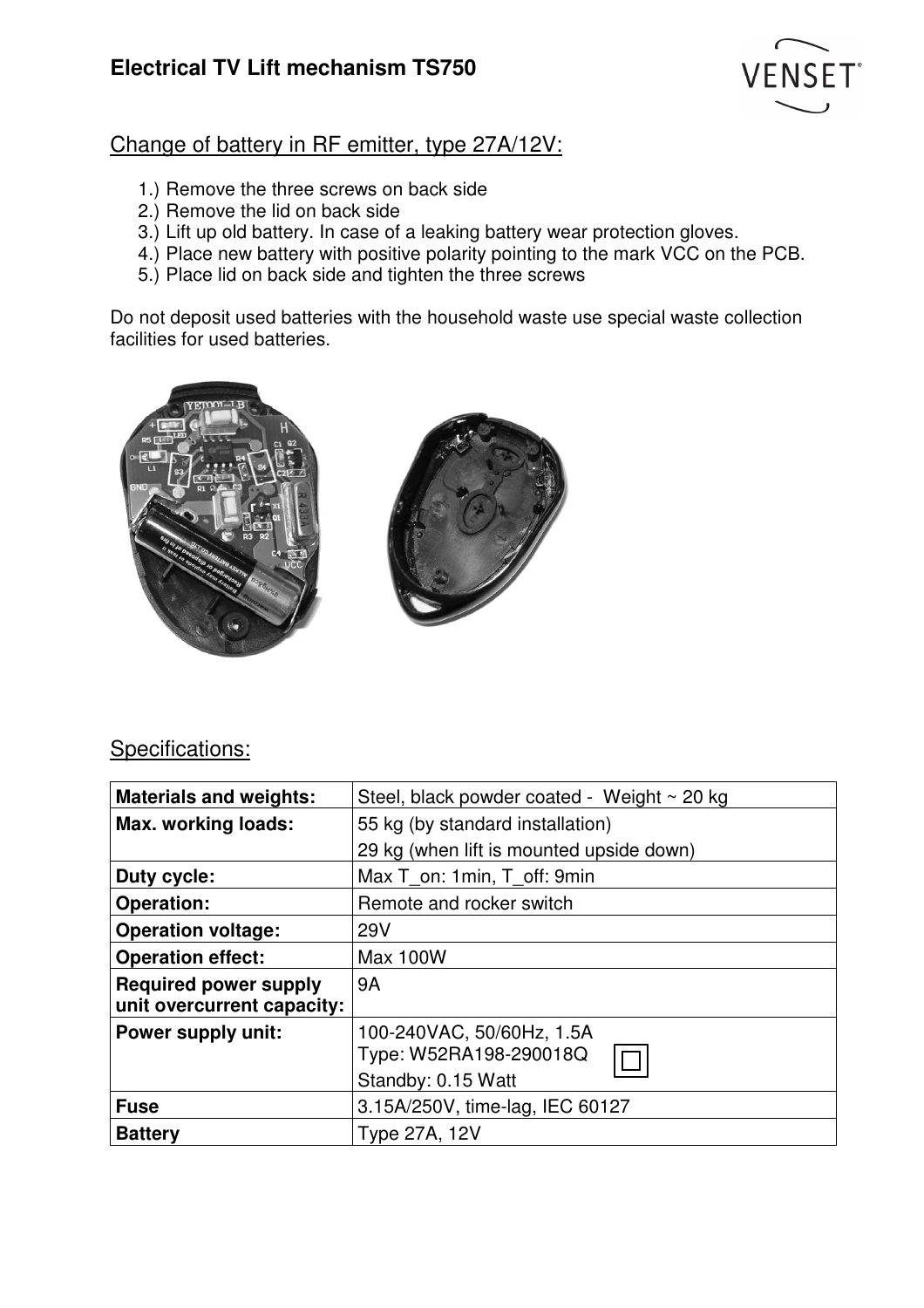

#### Helpful Hints:

- a) Test lift mechanism and remote / rocker switch before mounting in cabinet.
- b) Mount TV lift and electronics to plywood panel and attach to inside back of cabinet using appropriate number of screws. This allows all components to be removed from the cabinet if necessary. If this is not possible, create an access panel to the electronics.
- c) Create an Anti-Pinch Guard (#8) and mount to metal box on lift under TV using double-stick tape, Velcro, etc that will allow the guard to disengage under pressure.
- d) See troubleshooting on www.venset.com, click "support".

#### Declaration of conformity

We hereby declare, under our sole responsibility that the following products:

electric TV-lift mechanism product type TS750

which are covered by this statement, are in conformity with the following standards and other normative documents::

- Counsel Directive 89/336/EØF with later changes
- Counsel Directive 73/23/EØF with later changes

#### **Manufacturer:**

VENSET A/S, Nygade 63, DK-6900 Skjern, Denmark info@venset.com, www.venset.com

#### **The information in this document is subject to change without notice.**